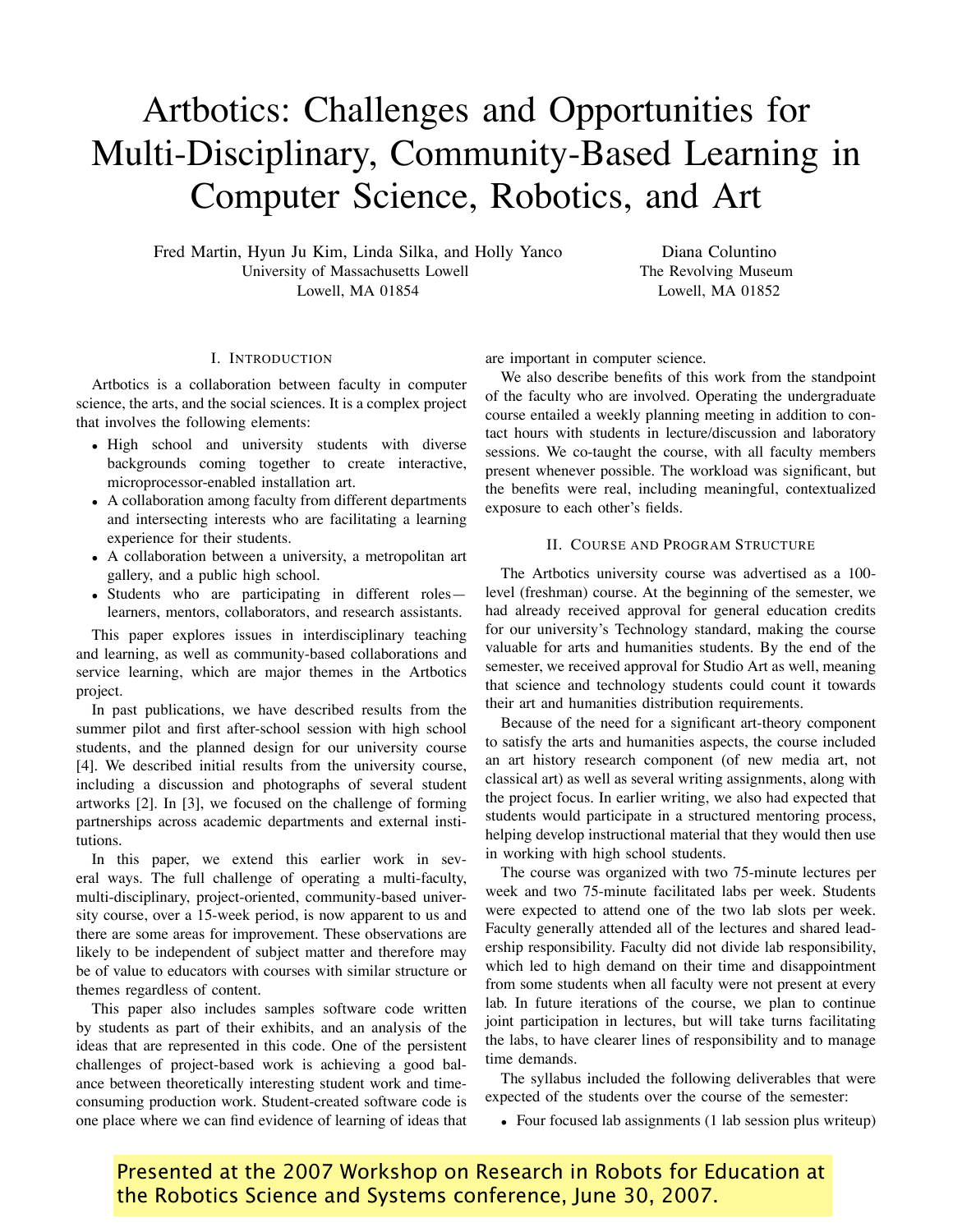- Two substantial projects, with associated proposals and post write-ups
- Two theory papers
- Two in-class presentations

Most crucially, the projects were at the heart of the class. And the first project's due date was set for us by our community partner, The Revolving Museum. We were offered the opportunity to have our students develop pieces that would be exhibited as part of a museum show developed for Spring 2007.

The opening was called "Electrifying!: The Art of Light and Illumination." The theme was ideal for our students and the Artbotics course, but the date—barely 5 weeks into the spring semester—was not.

Essentially the first third of the course was a quick introduction to our technology (the Handy and Super Cricket microcontroller), followed by a pressured few weeks to conceptualize and then execute original, interactive artworks with embedded computation.

Notably, most of the students in the class rose to the occasion, and the resultant pieces were at least good, if not excellent. However, the recovery period from the scramble was difficult. We back-filled students' knowledge with a combination of technical lectures, assigned lab exercises, lectures and discussions of new media art, and student presentations of the same.

Then, in the last third of the semester, it came time to focus on a second significant (and final) project. This project was not connected with a large Revolving Museum show opening; it was for the Artbotics project particularly.

In this period, the spring high school after-school program was also started (with a new group of high school students). Undergraduate and high school students had shared use of the dedicated Artbotics lab next to the Revolving Museum (about a 20 minute walk from the university).

Both groups of students were working toward the same dedicated opening at the end of the university's semester.

In general, the undergraduate students were not highly motivated to repeat the same process at term's end (conceptualizing and then carrying out an original project). There were factors that contributed to this. The students were frustrated by a change in venue of the course lab. We had moved it from an on-campus location to near the Revolving Museum, in order to facilitate our students' mentoring of the Artbotics high school students. Students' other courses also had significant end-ofterm projects, and students' non-school commitments (work, family) did not go away.

All of this put additional scheduling pressure on their already tight schedules. There were successful projects, but broadly the level of effort was not what students had invested in the first project. Ultimately, having two substantial, original, risk-taking projects in one semester may be too much.

Our learning from this can be summarized as the following:

• It is challenging to introduce theoretical material in lecture and labs when students are focused on producing an original project on a short deadline.



Fig. 1. *whadyalookinat*, an interactive table lamp created for the Electrifying! show

• The rewards of partnering with a community institution like The Revolving Museum are huge—the opportunity to work with talented art educators and leaders, and the opportunity for students to see their own work exhibited alongside that of professional artists. However, student exhibitions must be scheduled with the cycle of the semester in mind—e.g., at the two-thirds point of the term.

The next time we offer the university course, we plan the following changes:

- We will start students with a series of weekly skill building labs, inspired by the "knowledge and skillbuilder" approach advocated by Burghardt [1]. In parallel with the technology labs, lectures and discussion will introduce themes in new media art.
- In the second third of the semester, students will embark on one substantial design project / art piece.
- In the final part of the semester, students will have the opportunity to re-engineering their work to be robust and lasting, an important consideration for exhibition in a gallery. We will also use this time for reflection on the design process.

## III. COMPUTER SCIENCE CONTENT

In submitting the course for evaluation by our general education committee, we described our computer science core content as the following:

• Introduction to imperative programming: functions, arguments and return values.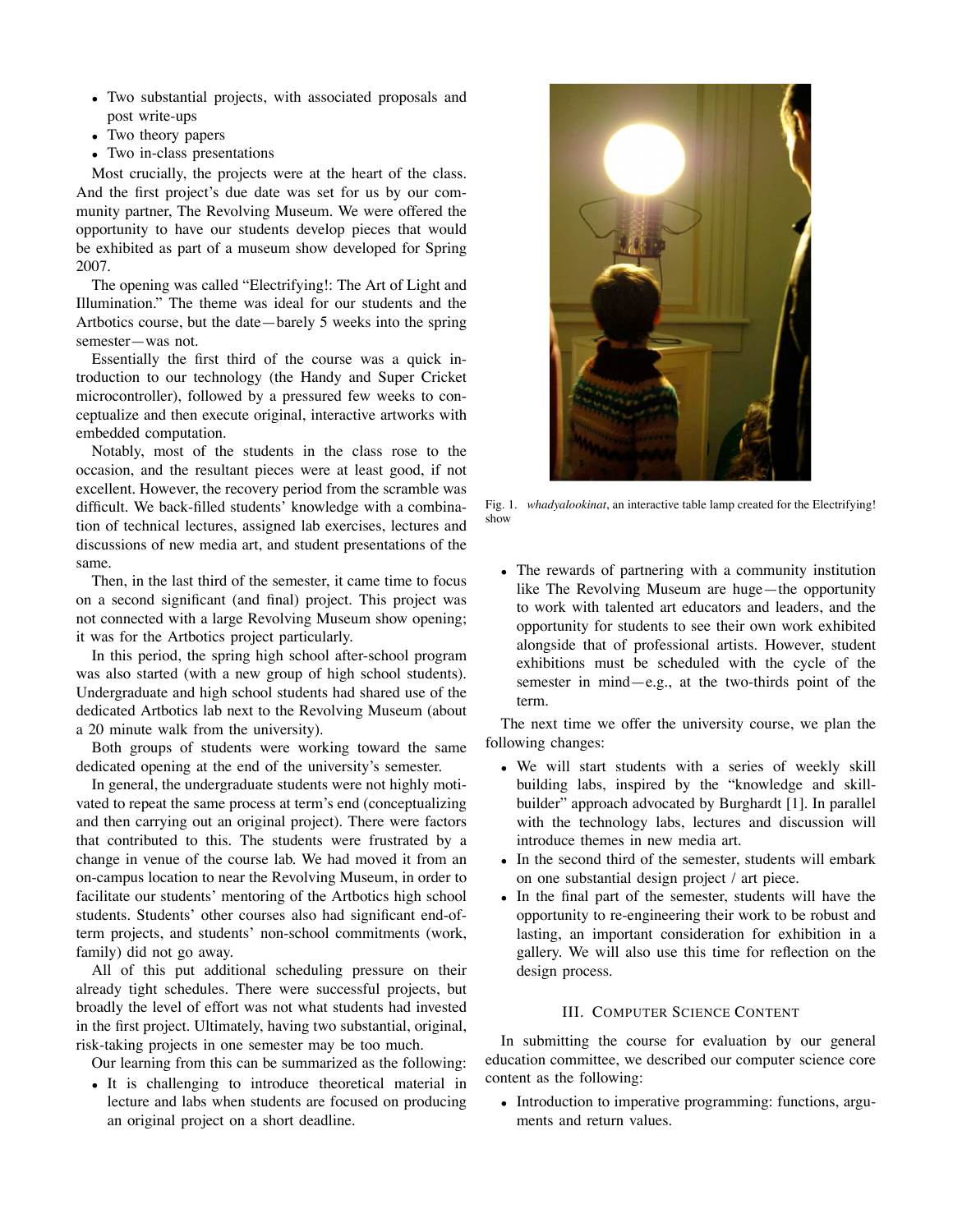- Introduction to real-time systems including sensors, actuators and control loops.
- Agent-based models of computing (sense-act loops).
- Elements of robotics systems and how to physically create them (e.g. wiring and construction techniques).
- Uses of computing in a variety of fields.

We can examine the extent to which students' work achieved these goals by looking at their code. Representative work ranges from extremely simple code which is literally one command followed by the next:

```
to main
note 79 6
note 79 2
note 119 2
note 79 2
note 79 10
a, thisway setpower 8 onfor 55
wait 2
etc. . . . more of the same for a total of 52 lines
```

```
wait 1
note 54 2
note 54 10
a, thisway setpower 8 onfor 55
end
```
to more sophisticated code that incorporates sensor readings into feedback systems. For example, in earlier work we described *whadyalookinat*, the interactive desk lamp shown in Figure 1 as "A robot with a lightbulb, coffee can, metal wires, servo motors and 6 Sharp IR range sensors along with a Super Cricket. . . . Depending on the viewer's relative proximity to the robot, *whadyalookinat* blinks its light as if it is greeting the viewer. As the viewer moves closer, . . .*whadyalookinat* turns its neck to follow the viewer" [2].

The core of *whadyalookinat*'s control program is as follows:

```
loop
\sqrt{2}setmaxi 10
getaves
if aave > (maxi + pad)
  [setmaxi aave setposloc posa ]
if bave > (maxi + pad)
  [setmaxi bave setposloc posb ]
if cave > (maxi + pad)
  [setmaxi cave setposloc posc ]
if dave > (maxi + pad)
  [setmaxi dave setposloc posd ]
if eave > (maxi + pad)
  [setmaxi eave setposloc pose ]
if fave > (maxi + pad)
  [setmaxi fave setposloc posf ]
servo 7 posloc
ifelse (aave < 15) and
    (bave < 15) and
   (cave < 15) and
    (dave < 15) and
   (eave < 15) and
   (fave < 15) [ a, off ] [a, setpower 8 on ]
]
```
*whadyalookinat* has 6 distance sensors that are radially positioned to detect the viewer. The getaves subroutine (not shown) polls each of the sensors twice and stores an average reading for each sensor in global variables aave, bave, etc.

Then the series of if statements determines which sensor is registering a reading with the closest distance to the viewer. (The sensor readings are inverted; a larger reading indicates a closer object.) The maxi variable is initialized at the top of loop with a "far away" reading; each sensor value is sequentially tested to see if it has a closer reading. If so, that sensor's value is then stored as the new maxi; also, the position to which to turn is stored in a variable named posloc. Precomputed values, already stored in variables posa, posb, etc., correspond to turning to the direction each of the sensors are facing.

After going through the if statements, the servo motor is made to turn to the value of the posloc position variable that corresponds to the sensor that registered the nearest reading.

Finally, the ifelse statement with the compound logical predicate determines whether the viewer is *close enough that the lamp should be turned on*! This is done by either turning on or off a motor output. That motor output energizes a relay coil; the relay switch applies 120 VAC power to light the desk lamp.

Sophisticated thinking is clearly evident in this algorithm. It is important to note that the students who wrote this code did so with little help (other than syntactical assistance) from the course instructors.

The team of students who worked on the *whadyalookinat* project continued to work together as part of a larger group, and created a multi-instrument musical band for their final project. The system was based on a modified DDR pad for user interaction. Instruments included a xylophone, cymbals, maracas, and a "chicken shake" percussive egg. The automated band made music on its own but then responded in time when you played the DDR pad. The project was called *MUSIC: Maker of User-Synced Instrumental Compositions* (Figure 2).

In the xylophone portion of the piece, a circular plate holds a set of xylophone bars, which hang from the edge of the plate. The plate rotates back and forth, moving a selected bar into a location where it is struck by either of two motorized mallets (see Figure 3).

In the final version, a single Handy Cricket controls the rotating plate and striking mallets. The xylophone plays its own song, with the plate rotating through a sequence of the xylophone bars, where they are struck by either the left or right mallet.

The control code the students developed for the piece implements a state machine. A global variable, nextnote, is used to keep track of the position within the song. Here is the main routine from the code:

```
to main
vars ; initialize servo variables
setnextnote 1 ; start with first note of song
loop [
if sensora < 24 [song]
]
end
```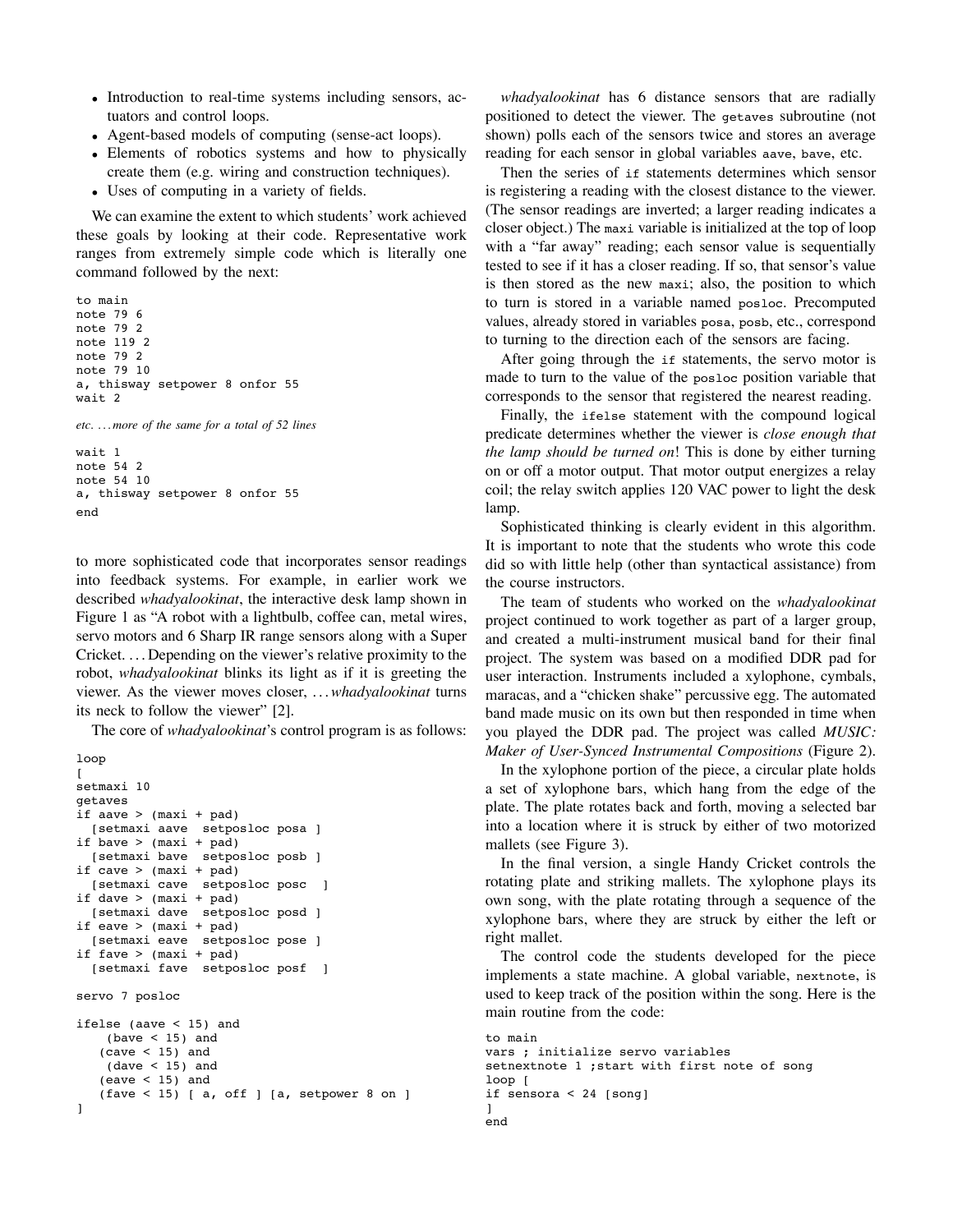

Fig. 2. *MUSIC: Maker of User-Synced Instrumental Compositions*



Fig. 3. Microprocessor-controlled xylophone from *MUSIC*

The main loop polls sensor A, and if it returns a "bright enough" value, calls the song procedure. Each call to song plays exactly one note of the song, and advances the nextnote state global. The result is that the song can be stopped after any note by a change in the sensor value, and then resume where it left off.

Here is an excerpt of the song procedure, showing how the state machine is built:

```
to song
; song plays the current note, adds 1 to the note var
 when looped plays the entire song and restarts
if nextnote = 1 [lo_a setnextnote nextnote + 1 stop]
if nextnote = 2 [lo_e setnextnote nextnote + 1 stop]
if nextnote = 3 [lo c setnextnote nextnote + 1 stop]
if nextnote = 4 [lo_b setnextnote nextnote + 1 stop]
...
if nextnote = 29 [hi c setnextnote nextnote + 1 stop]
if nextnote = 30 [lo_a setnextnote 1 stop]
setnextnote 1 ; shouldn't get here
end
```
Each of the notes is played with an individually constructed, named subprocedure. For example, here is the code for the hi a note. The global xylo has been initialized with the number of the rotating plate's servo motor:

```
to hi_a
servo xylo 255
wait 2
leftmallet
end
```
Subprocedures are used to control the mallets as well. Here is code for leftmallet. As with the xylo global, left has been initialized with the number of the left mallet's servo:

```
to leftmallet
wait 4
servo left 137
wait 2
servo left 110
wait 2
end
```
The construction of the state machine to step through the song is the most advanced aspect of the design. It is elegantly done and allows the main loop to interrupt the song at any point as the sensor changes.

In sum, this code exhibits significant, advanced programming practice. There is good use of procedural modularity as well as using global variables to name servo assignments. Cricket Logo does not have the equivalent of #define's or constants, so assigning globals to hold fixed values is a legitimate method.

#### IV. CONCLUSION

Courses like Artbotics put into stark relief the different talents and commitment levels that students bring to us. For the students who were excited about the material, willing to try something new, and who made ample time available to explore, play, and create, the course was gratifying. For some others, it was a struggle from which they could not easily hide.

### V. FOR MORE INFORMATION

The Artbotics project web site is artbotics.org.